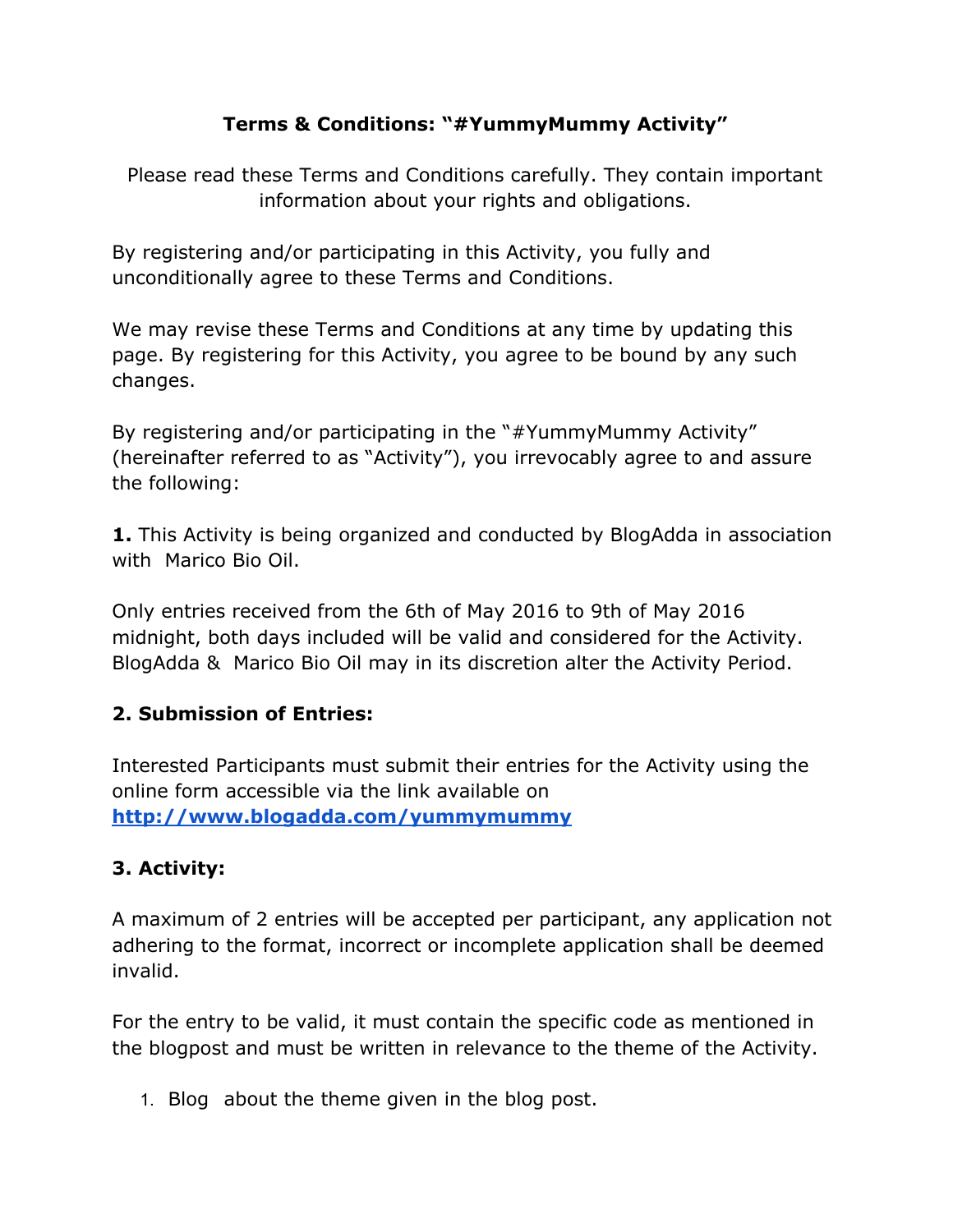- 2. Add the code to your blog."I'm writing about my wonderful journey of pregnancy for the **[#YummyMummy](http://www.amazon.in/Bio-MA1377-Bio-Oil-60ml/dp/B00GMC04BK)**blogging activity at **[BlogAdda](http://www.blogadda.com/)**in association with Marico Bio Oil."
- 3. Submit the blog post links in the form at **<http://www.blogadda.com/yummymummy>**

More information regarding the Activity is available here ( http://blog.blogadda.com/2016/05/06/bio-oil-mothers-day-pregna **ncy-weekend-blogging-activity**)

### **Mandates:**

- 1. The word limit for every blog post is a minimum of 400 words.
- 2. This activity is open only for Indian bloggers.
- 3. Please include the line, "I'm writing about my wonderful journey of pregnancy for the **[#YummyMummy](http://www.amazon.in/Bio-MA1377-Bio-Oil-60ml/dp/B00GMC04BK)** blogging activity at **[BlogAdda](http://www.blogadda.com/)** in association with Marico Bio Oil."
- 4. Only blog posts submitted through **this [form](http://www.blogadda.com/yummymummy)**will be considered valid.
- 5. The last date for submission of this blog post is **midnight, 9th May 2016.**
- 6. One blogger can write a maximum of 2 blog posts for this activity.

### **4. Binding Agreement:**

In order to enter the Activity, you must agree to these official rules.

The Rules consist of:

• The Terms and Conditions on this page because these Rules form a legally binding agreement with respect to the Activity, please read them carefully.

### **5. Judging and Selection of Winner:**

The performances of the participants will be judged by Marico Bio Oil. The decision of Marico Bio Oil shall be final and binding.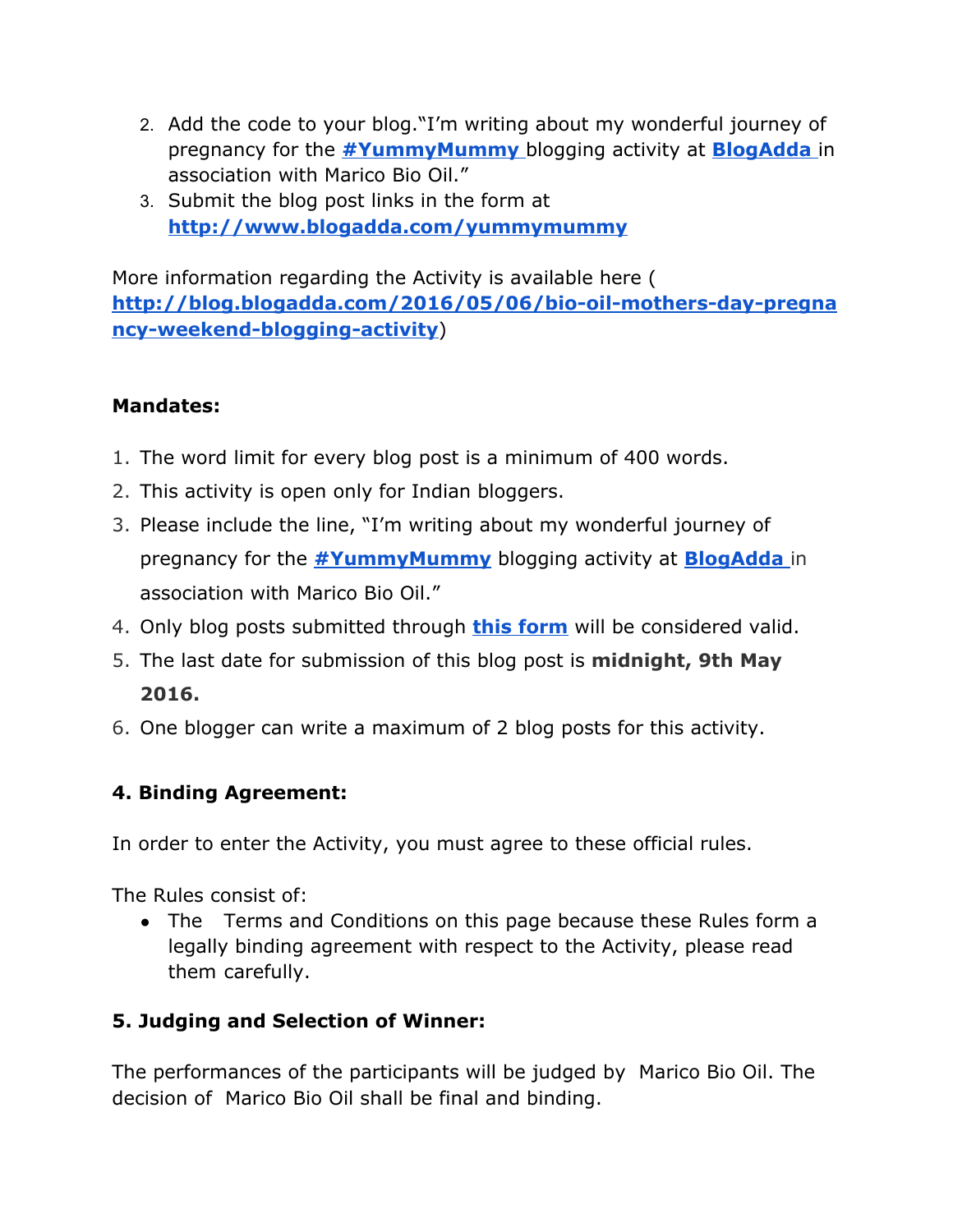#### **6. Prizes:**

#### **The winners for the activity will be announced within a month of the end date of the activity**

- The top 10 blog posts win vouchers worth Rs. 1000 each!
- The first 50 unique entries get assured vouchers worth Rs. 350 each!

The prizes will be sent 4 weeks after the announcement of winners. The winners will be liable to pay the necessary gift taxes wherever & whenever applicable.

### **7. Binding Agreement:**

In order to enter the Activity, you must agree to these official rules. The Rules consist of:

• The Terms and Conditions on this page because these Rules form a legally binding agreement with respect to the Activity, please read them carefully.

#### **8. Representations and Warranties:**

You represent and warrant to BlogAdda & Marico Bio Oil :

a) You have not been convicted of any criminal offense or in any case involving moral turpitude;

b) That whenever required by Marico Bio Oil, you shall furnish such documentations to prove your eligibility to participate in the Activity, and shall enter into any agreements or other documents, including but not limited to, any NDA's that may be sought by Marico Bio Oil at any point prior to, during or upon the expiry of the Activity.

The inability or submission of false, inaccurate or incomplete documentation from your side may result in your expulsion from the Activity, which shall be at the sole and exclusive discretion of Marico Bio Oil, who has the right to expel the participants.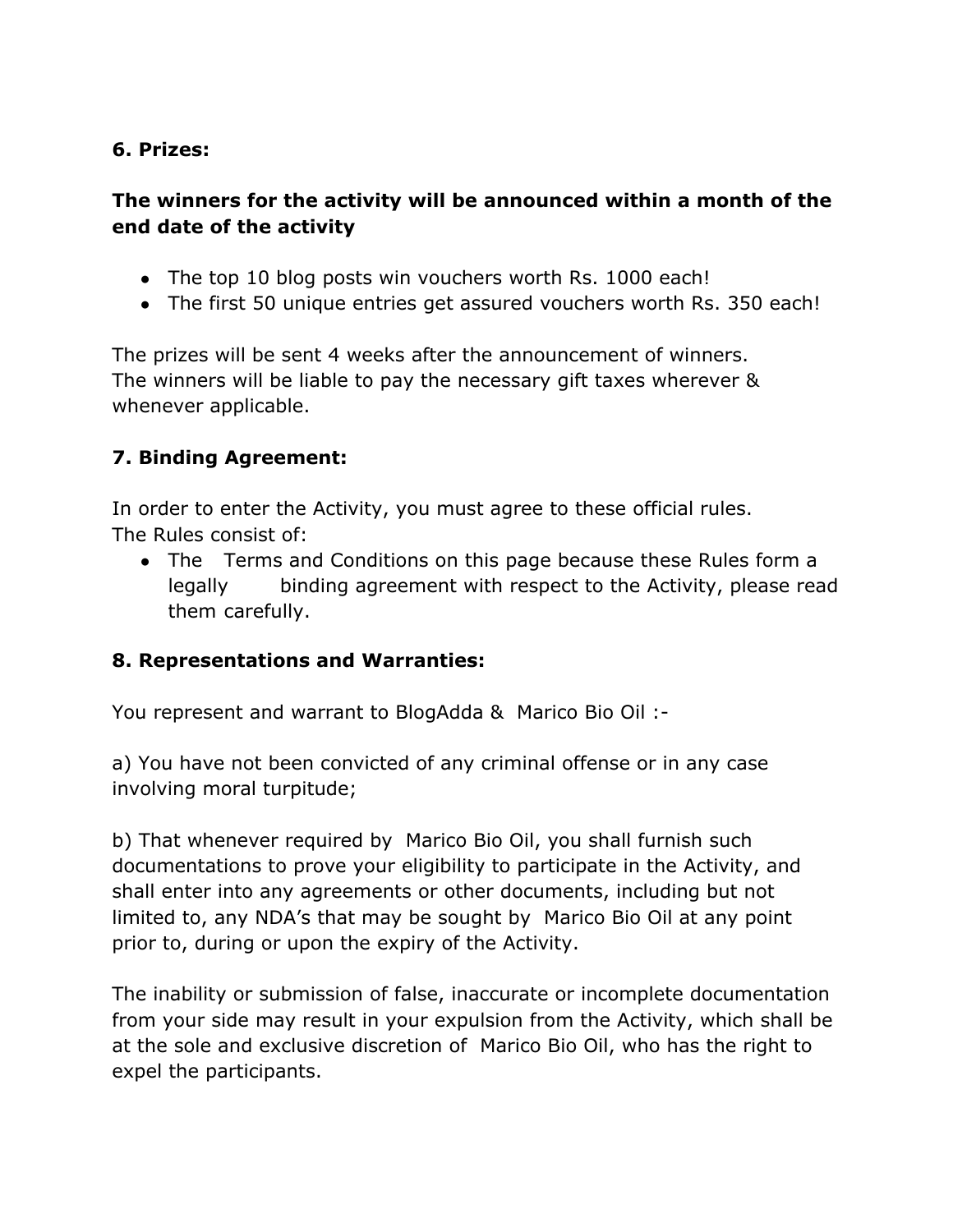c) By submitting the application, you warrant that all information submitted by you are true, current and complete and acknowledges and agrees to these Terms and Conditions.

BlogAdda & Marico Bio Oil reserves the right to disqualify you if the information provided by you are proved to be false or misleading or you had tampered with or benefited from any tampering of the application process.

You hereby agree, confirm and warrant that you are aware that the Activity is being organized as part of a publicity event to promote the organisation.

d) You hereby warrant to grant Marico Bio Oil, the world-wide royalty free license to use, at its sole and absolute discretion, your stills and photographs from the activity and Rounds of the Activity, in any manner whatsoever, in relation to the promotion of the organisation.

### **9. Privacy:**

By participating in this Activity, you agree that BlogAdda & Marico Bio Oil can collect your personal information. Any personal information collected during the course of the Activity by BlogAdda and Marico Bio Oil will only be used for administering this Activity and will be subject to the practices described in the company's Privacy Policy.

The participants may be required to participate in the promotion of the organisation and you agree to the use of your personal information, photographs, blog posts taken during the Rounds of the Activity in any manner for the promotion of the organisation.

### **10. General Conditions:**

This Activity is governed by the laws of India and the courts in Mumbai will have exclusive

jurisdiction to try any dispute arising from this Activity. Except for warranties and conditions implied by law, which cannot be excluded, Marico Bio Oil makes no representations or warranties, express or implied regarding the Activity.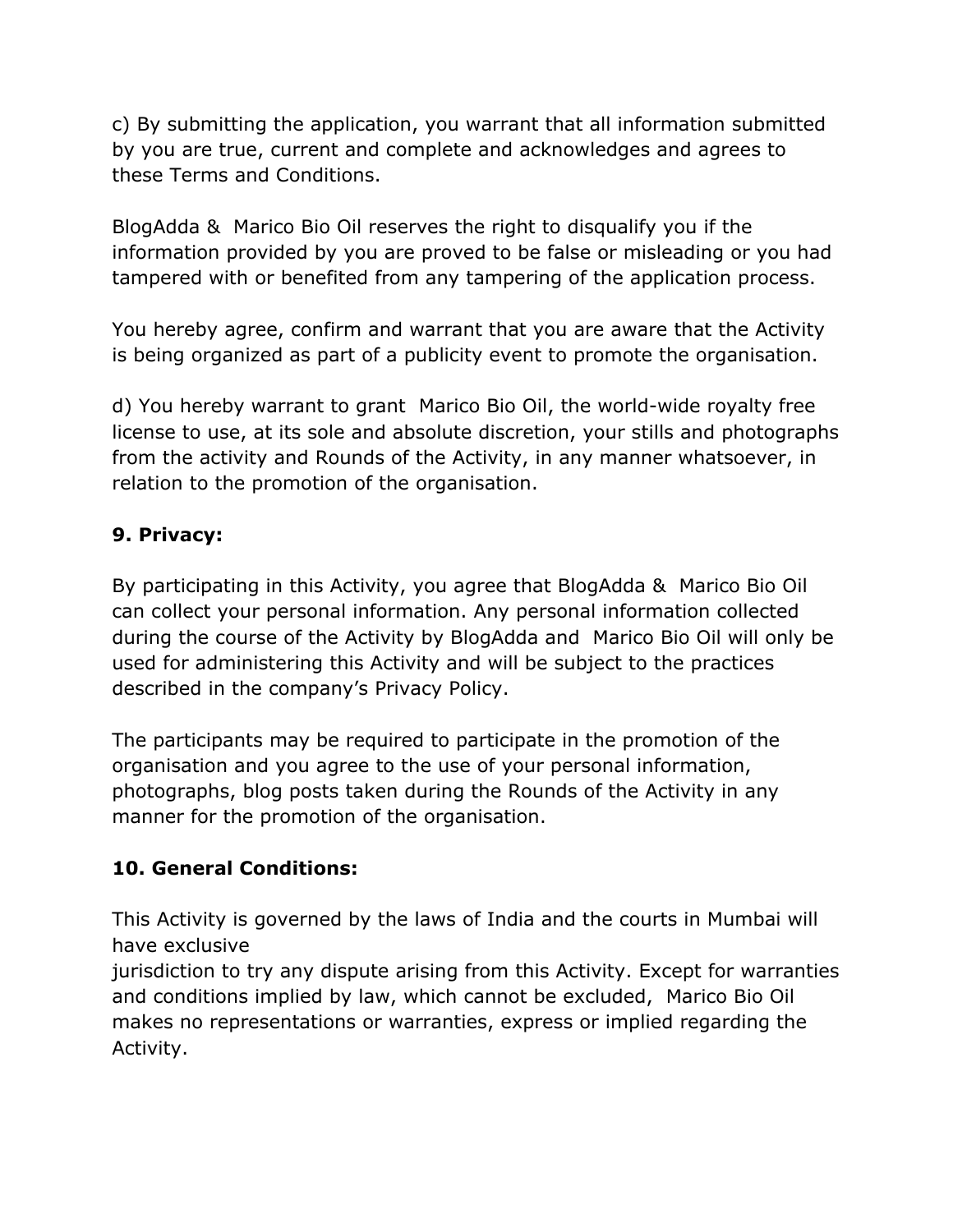Nothing contained herein amounts to a commitment or representation by Marico Bio Oil or BlogAdda to offer jobs to any of the Participants.

## **11. Intellectual Property:**

All the Intellectual Property along with the copyrights in the blogs or video or any other materials such as photographs submitted for the Competition shall at all-time vest with BlogAdda and Marico Bio Oil.

You hereby agree and undertake that you will have no objection in Marico Bio Oil using the blog post or video or any other materials in any manner whatsoever.

### **12. Indemnity:**

By agreeing to these Terms, you hereby agree to indemnify, defend and hold BlogAdda & Marico Bio Oil harmless, from and against all loss arising out of actions brought by third parties in connection with or related in any way, directly or indirectly to the Activity.

Further, you agree, confirm and warrant that Marico Bio Oil, shall not under any circumstances, be liable to you and/or any third party for any lost profits or lost opportunity, direct or indirect, in relation to or in connection with the Activity.

You hereby specifically agree not to file in person or through any family member and/or any third party member any applications, criminal and/or civil proceeding in any courts or forum in any part of the world against Marico Bio Oil and/or their Directors, employees, officers, affiliates or subsidiaries to claim any damages or relief in connection with the Activity.

# **13. Confidentiality:**

All information communicated by BlogAdda and/or Marico Bio Oil in relation to the Activity shall be deemed Confidential Information, and you shall not disclose such information to any person without prior written consent of BlogAdda & Marico Bio Oil.